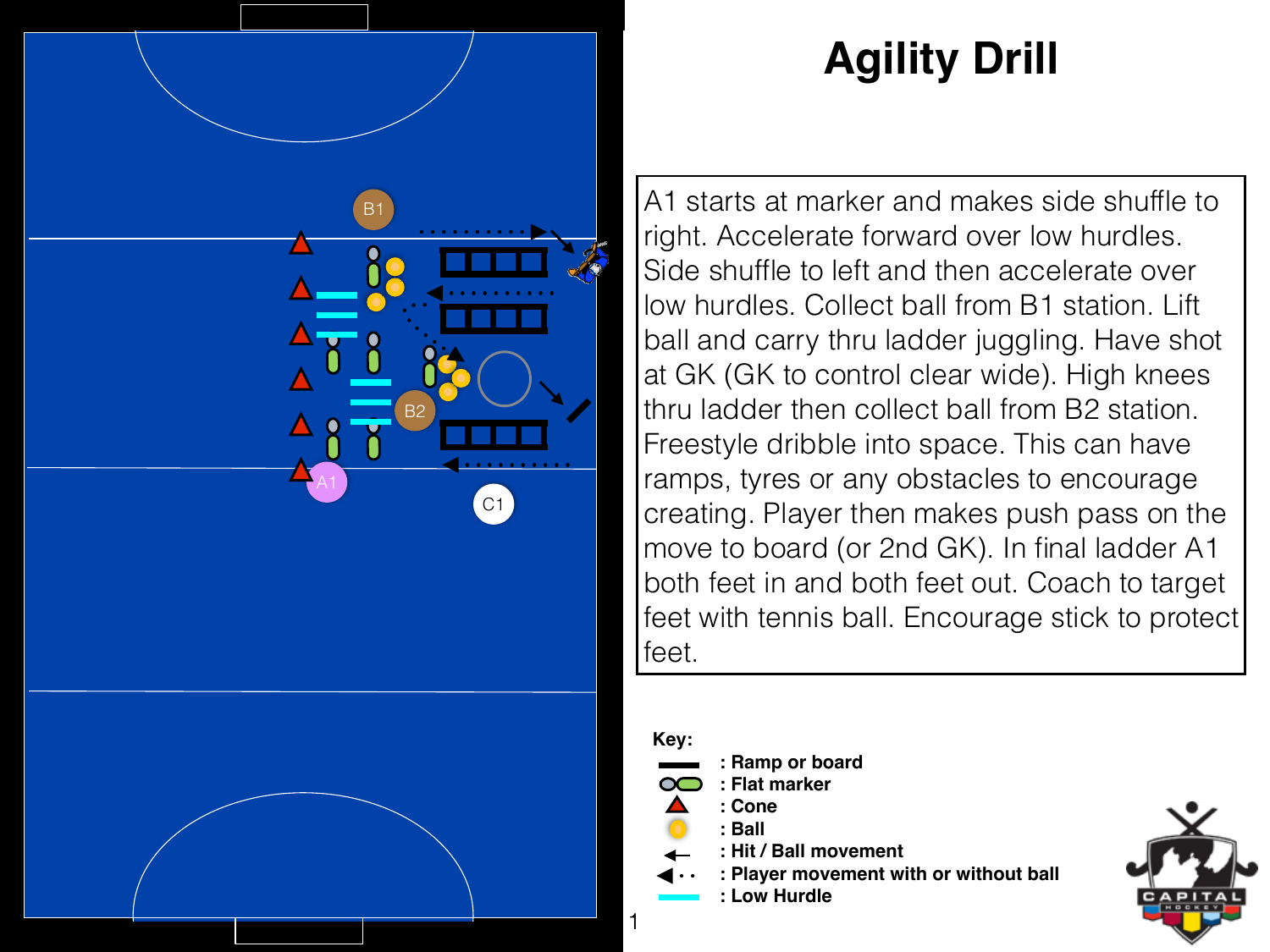

## **Agility Drill**

A1 starts at cone and carries on angle towards ladder. Lifts ball up and juggles as they have fast feet through ladder. A1 then plays ball off crazy catch (or rebound board) and carries through creative zone. This can include obstacles of your choice. A1 then will carry the ball either side of their body with high knees through ladder. They will then carry hard out of ladder then flick the ball towards GK on the move. GK to control/clear ball with glove.

A1 will then proceed to last ladder and protect feet with stick as coach tries to hit feet with tennis balls.

**Key:**

- **: Ramp or board**
- **: Flat marker**
- **: Cone**
- **: Ball**
	- **: Hit / Ball movement**
	- **: Player movement with or without ball**
	- **: Low Hurdle**

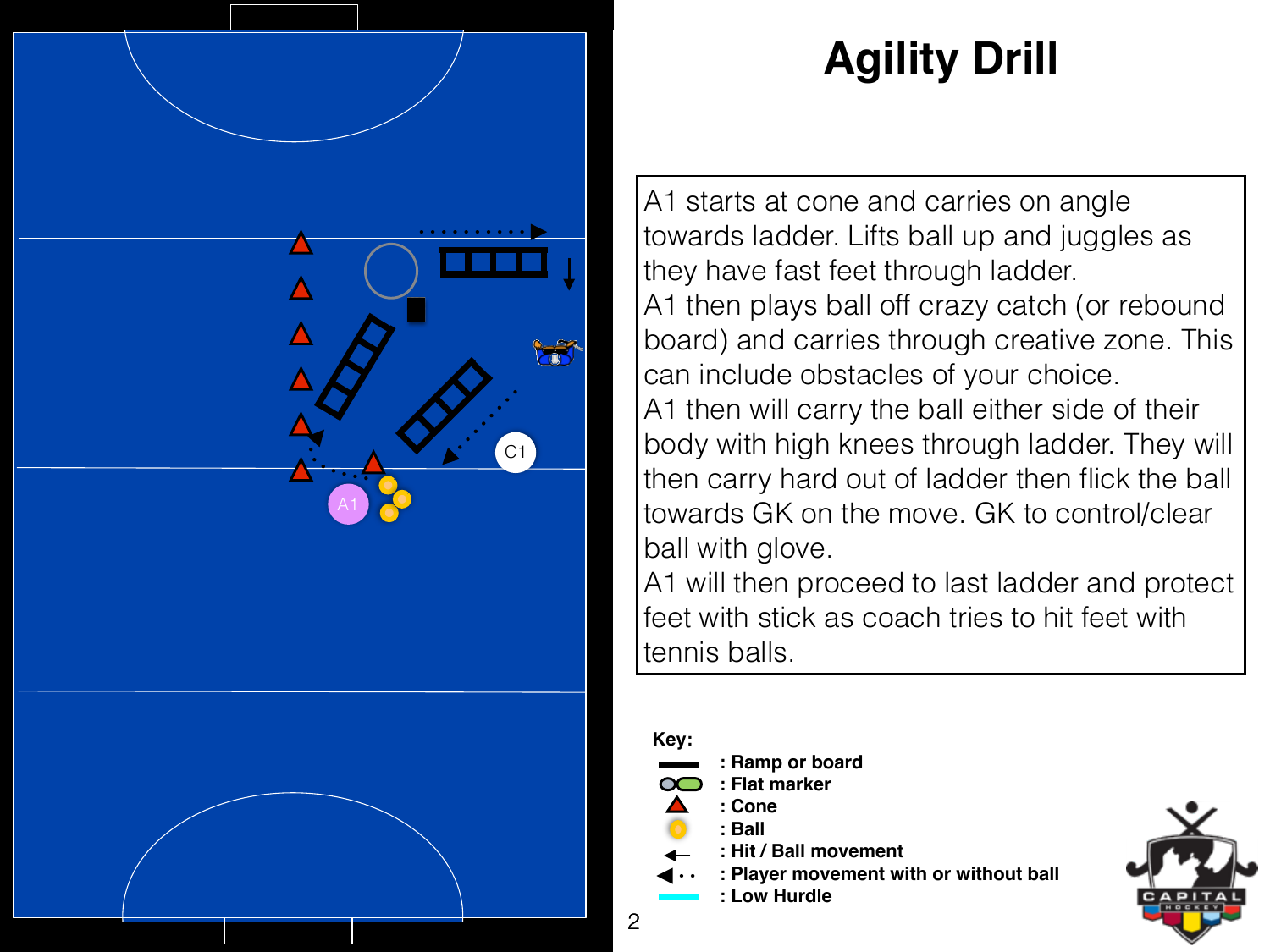

#### **Communication & Change of Direction**

1) Players to free dribble inside space. On coach command find partner - cue in - complete pass and give a command i.e. L 2 R three times or juggle on receive. 2) All players to start on a flap with a ball. On a players command (direction left or right) run to the middle with ball and leave ball. Collect ball to either your left or right (depending on command) and carry back to that flap with purpose and eyes up.

**Key:**

3

- **: Ramp or board**
- **: Flat marker**
- **: Cone**
- **: Ball**
- **: Hit / Ball movement**
- **: Player movement with or without ball**